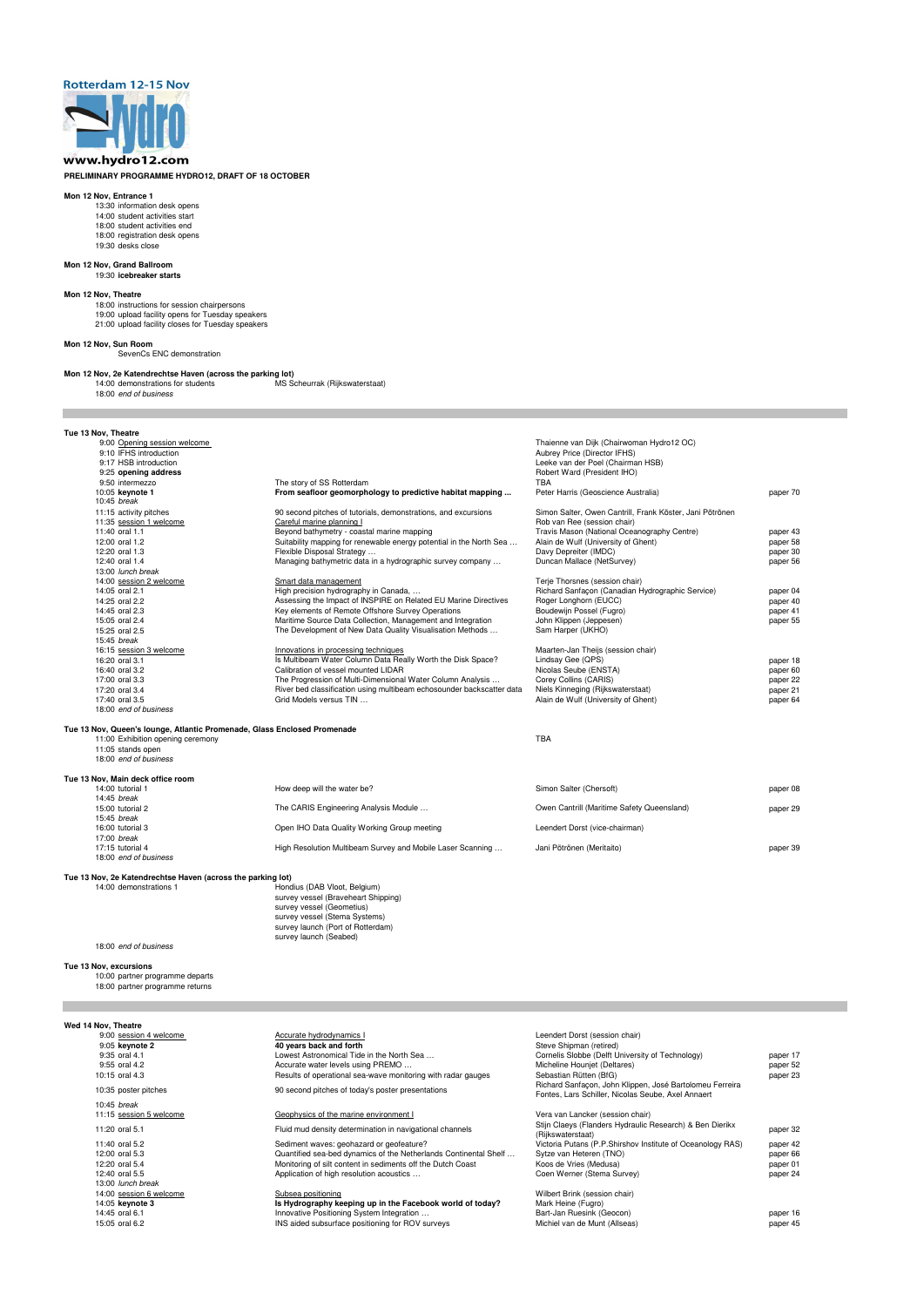| 15:25 oral 6.3                                                           | Positioning Small AUVs for Deeper Water Surveys                      | Tom Hiller (Teledyne)                                           | paper 38 |
|--------------------------------------------------------------------------|----------------------------------------------------------------------|-----------------------------------------------------------------|----------|
| 15:45 break                                                              |                                                                      |                                                                 |          |
| 16:15 session 7 welcome                                                  | Innovations in acquisition techniques                                | Alain de Wulf (session chair)                                   |          |
| 16:20 oral 7.1                                                           | Satellite remote sensing and coastal sediment monitoring             | Henry Odunsi (Earth Info Services)                              | paper 02 |
| 16:40 oral 7.2                                                           | Utility of Airborne Lidar Bathymetry in Extreme  Environments        | Don Ventura (Fugro)                                             | paper 69 |
| 17:00 oral 7.3                                                           | Hydrodynamic data from radar observations                            | Caroline Gautier (Deltares)                                     | paper 31 |
| 17:20 oral 7.4                                                           | Deepwater Dredging and Maintenance in the Offshore industry          | Ellen Stuifbergen (RESON)                                       | paper 59 |
| 17:40 oral 7.5                                                           | Determining rock quantities using swathe techniques on Maasvlakte 2  |                                                                 |          |
|                                                                          |                                                                      | Huibert-Jan Lekkerkerk (Port of Rotterdam)                      | paper 19 |
| 18:00 end of business                                                    |                                                                      |                                                                 |          |
|                                                                          |                                                                      |                                                                 |          |
| Wed 14 Nov, Queen's lounge, Atlantic Promenade, Glass Enclosed Promenade |                                                                      |                                                                 |          |
| 9:00 stands open                                                         |                                                                      |                                                                 |          |
| 10:45 poster 1.1                                                         | Backscatter "From ping to Database"                                  | Richard Sanfaçon (Canadian Hydrographic Service)                | paper 05 |
| 10:45 poster 1.2                                                         | Digital Mariners Routeing Guide                                      | John Klippen (Jeppesen)                                         | paper 27 |
| 10:45 poster 1.3                                                         | Deepening of the Port of Santos - Brazil                             | José Bartolomeu Ferreira Fontes (Consórcio Draga Brasil)        | paper 34 |
| 10:45 poster 1.4                                                         | A Comprehensive Definition and Systematic Subdivision of Hydrography | Lars Schiller (HafenCity University Hamburg)                    | paper 49 |
| 10:45 poster 1.5                                                         | International Cooperation in Education                               | Nicolas Seube (ENSTA)                                           | paper 63 |
|                                                                          |                                                                      |                                                                 |          |
| 10:45 poster 1.6                                                         | Hydrographic Training in Belgium                                     | Axel Annaert (Antwerp Maritime Academy)                         | paper 65 |
| 18:00 end of business                                                    |                                                                      |                                                                 |          |
|                                                                          |                                                                      |                                                                 |          |
| Wed 14 Nov, Main deck office room                                        |                                                                      |                                                                 |          |
| 10:00 tutorial 5                                                         | <b>TBA</b>                                                           |                                                                 |          |
| 10:45 break                                                              |                                                                      |                                                                 |          |
| $11:15$ tutorial 6                                                       | <b>TBA</b>                                                           |                                                                 |          |
| 12:00 break                                                              |                                                                      |                                                                 |          |
| 12:15 tutorial 7                                                         | <b>TBA</b>                                                           |                                                                 |          |
| 13:00 lunch break                                                        |                                                                      |                                                                 |          |
| 15:00 tutorial 8                                                         | Integrated Bathymetric Data Management                               | Frank Köster (Hamburg Port Authority)                           | paper 33 |
|                                                                          |                                                                      |                                                                 |          |
| 15:45 break                                                              |                                                                      |                                                                 |          |
| 16:15 tutorial 9                                                         | <b>TBA</b>                                                           |                                                                 |          |
| 17:00 break                                                              |                                                                      |                                                                 |          |
| 17:15 tutorial 10                                                        | <b>TBA</b>                                                           |                                                                 |          |
| 18:00 end of business                                                    |                                                                      |                                                                 |          |
|                                                                          |                                                                      |                                                                 |          |
| Wed 14 Nov, 2e Katendrechtse Haven (across the parking lot)              |                                                                      |                                                                 |          |
| 10:00 demonstrations 2                                                   | Hondius (DAB Vloot, Belgium)                                         |                                                                 |          |
|                                                                          | survey vessel (Braveheart Shipping)                                  |                                                                 |          |
|                                                                          |                                                                      |                                                                 |          |
|                                                                          | survey vessel (Geometius)                                            |                                                                 |          |
|                                                                          | survey vessel (Stema Systems)                                        |                                                                 |          |
|                                                                          | survey launch (Port of Rotterdam)                                    |                                                                 |          |
|                                                                          | survey launch (Seabed)                                               |                                                                 |          |
| 13:00 lunch break                                                        |                                                                      |                                                                 |          |
| 15:00 demonstrations 3                                                   | idem                                                                 |                                                                 |          |
| 18:00 end of business                                                    |                                                                      |                                                                 |          |
|                                                                          |                                                                      |                                                                 |          |
| Wed 14 Nov, excursions                                                   |                                                                      |                                                                 |          |
| 10:00 partner programme departs                                          |                                                                      |                                                                 |          |
| 18:00 partner programme returns                                          |                                                                      |                                                                 |          |
|                                                                          |                                                                      |                                                                 |          |
|                                                                          |                                                                      |                                                                 |          |
| Wed 14 Nov, Oddyssee Room                                                |                                                                      |                                                                 |          |
| 19:00 conference dinner                                                  |                                                                      |                                                                 |          |
|                                                                          |                                                                      |                                                                 |          |
|                                                                          |                                                                      |                                                                 |          |
|                                                                          |                                                                      |                                                                 |          |
| Thu 15 Nov, Theatre                                                      |                                                                      |                                                                 |          |
| 9:00 session 8 welcome                                                   | Geophysics of the marine environment II                              | Thaienne van Dijk (session chair)                               |          |
| 9:05 keynote 4                                                           | MAREANO - an integrated national seabed mapping program              | Terie Thorsnes (Geological Survey of Norway)                    |          |
| 9:45 oral 8.1                                                            | Sediment vs topographic micro-roughness                              | Ruggero Capperucci (University of Bremen)                       | paper 47 |
| 10:05 oral 8.2                                                           | High-resolution geophysical survey                                   | Ane Wiersma (Deltares)                                          | paper 48 |
| 10:25 oral 8.3                                                           | A lithological and morphological map                                 | Mieke Mathys (IMDC)                                             | paper 67 |
|                                                                          |                                                                      | José Bartolomeu Ferreira Fontes, John Klippen, Mark Bollen, Tom |          |
| 10:45 poster pitches                                                     | 90 second pitches of today's poster presentations                    |                                                                 |          |
|                                                                          |                                                                      | Hiller, Hugh Parker, B. Aguiar-González                         |          |
| 10:55 break                                                              |                                                                      |                                                                 |          |
| 11:15 session 9 welcome                                                  | Accurate hydrodynamics II                                            | Niels Kinneging (session chair)                                 |          |
| 11:20 oral 9.1                                                           | The SBW Field Measurement Programme                                  | Ivo Wenneker (Deltares)                                         | paper 13 |
| 11:40 oral 9.2                                                           | High resolution topo-bathymetric and flow measurements               | Yves Plancke (Antwerp Maritime Academy)                         | paper 25 |
| 12:00 oral 9.3                                                           | Creating a Current Atlas for the Port of Zeebrugge                   | Jeroen Aardoom (Aqua Vision BV)                                 | paper 12 |
| 12:20 oral 9.4                                                           | Computer-aided quality assurance                                     | Hartmut Hein (BfG)                                              | paper 28 |
|                                                                          |                                                                      |                                                                 |          |

12:40 oral 9.5 **AN A New Coastal Flood Forecasting System for the Netherlands** Simone de Kleermaeker (Deltares) paper 44 13:00 lunch break<br>14:00 session 10 welcome 14:00 session 10 welcome Hydrographic training & Careful marine planning II Steve Shipman (session chair)<br>14:05 oral 10.1 Jasmine Dumollin (Agency for Number of Indiand Electronic Navigation Chart production ... 14:05 oral 10.1 11:05 oral 10.1 14:05 oral 10.1 14:05 oral 10.1 Inland Electronic Navigation Chart production …<br>14:25 oral 10.2 14:25 oral 10.2 14:25 oral 10.2 paper 07 14:25 oral 10.2 **14:25 oral 10.2** Degrees of success …<br>14:45 oral 10.3 **Annewark for the FIG/IHO/ICA Standards of Competence … Gordon Johnston (Venture Geomatics)** paper 53 14:45 oral 10.3 **A new framework for the FIG/IHO/ICA Standards of Competence ...** Gordon Johnston (Venture Geomatics) paper 53 paper 53<br>15:05 oral 10.4 **15:05** oral 10.4 **Recruiting and Training for the Future ...** Derrick 15:05 oral 10.4 **15:05** oral 10.4 Recruiting and Training for the Future … Derrick Peyton (IIC Technologies) paper 09 paper 09<br>15:25 oral 10.5 **15:25** oral 10.5 **Paper 61** Deverts Towards more attractivity for hydrographic 15:45 end of business

П

10:00 demonstrations 4 Hondius (DAB Vloot, Belgium) survey vessel (Braveheart Shipping) survey vessel (Geometius) survey vessel (Stema Systems) survey launch (Port of Rotterdam)

Plume Measuring Techniques for Dredging Works: the SiltProfiler Mark Bollen (IMDC)<br>
Measuring Bathymetric Uncertainty of the Edgetech 4600 Sonar Lisa Nicole Brisson (EdgeTech) 10:45 Measuring Bathymetric Uncertainty of the Edgetech 4600 Sonar Lisa Nicole Brisson (EdgeTech)<br>10:45 System integration of LiDAR Bathymetry sensors ... Hugh Parker (Fugro) 10:45 System integration of LiDAR Bathymetry sensors ... hugh Parker (Fugro)<br>10:45 poservations of inertial oscillations affected by mesoscale activity ... B. Aguiar-González (University of Las Palmas)

Thaienne van Dijk (Chairwoman Hydro12 OC)

Thaienne van Dijk (Chairwoman Hydro12 OC)

Leeke van der Poel (Chairman HSB)<br>Aubrey Price (Director IFHS)

- **Thu 15 Nov, Grand Ballroom** 16:20 un événement joyeux<br>16:30 Best student paper award 16:30 Best student paper award Leeke van der Poel (Chairman HSB) 16:40 announcement of Hydro14<br>16:50 farewell
	- 16:55 festive closure
	- 17:30 end of business

9:00 stands open<br>10:45 poster 2.1

**Thu 15 Nov, Queen's lounge, Atlantic Promenade, Glass Enclosed Promenade**

10:45 - MINTEC, Print on demand system and system John Klippen (Jeppen (Jeppen)<br>Plume Measuring Techniques for Dredging Works: the SiltProfiler Mark Bollen (IMDC)

1, Observations of inertial oscillations affected by mesoscale activity ...

Towards more attractivity for hydrographic surveying course ...

10:45 poster 2.1 Survey and Dredge in … Vulcanic open sea Island … José Bartolomeu Ferreira Fontes (Consórcio Draga Brasil)<br>10:45 poster 2.2 Consórcio Draga Brasil) NHS – MINTEC, Print on demand system Statem Mannes John K

| 10:45 poster 2.3      |
|-----------------------|
| 10:45 poster 2.4      |
| 10:45 poster 2.5      |
| 10:45 poster 2.6      |
| 16:15 end of business |

#### **Thu 15 Nov, Main deck office room**

| $10:00$ futorial $11$ | TRA |
|-----------------------|-----|
| $10:45$ break         |     |
| 11:15 tutorial 12     | TBA |
| $12:00$ break         |     |
| 12:15 tutorial 13     | TBA |
| 13:00 lunch break     |     |
| 14:00 tutorial 14     | TBA |
| 14:45 break           |     |
| 15:00 tutorial 15     | TBA |
| 15:45 end of business |     |
|                       |     |

# **Thu 15 Nov, 2e Katendrechtse Haven (across the parking lot)**<br>10:00 demonstrations 4 Hondi